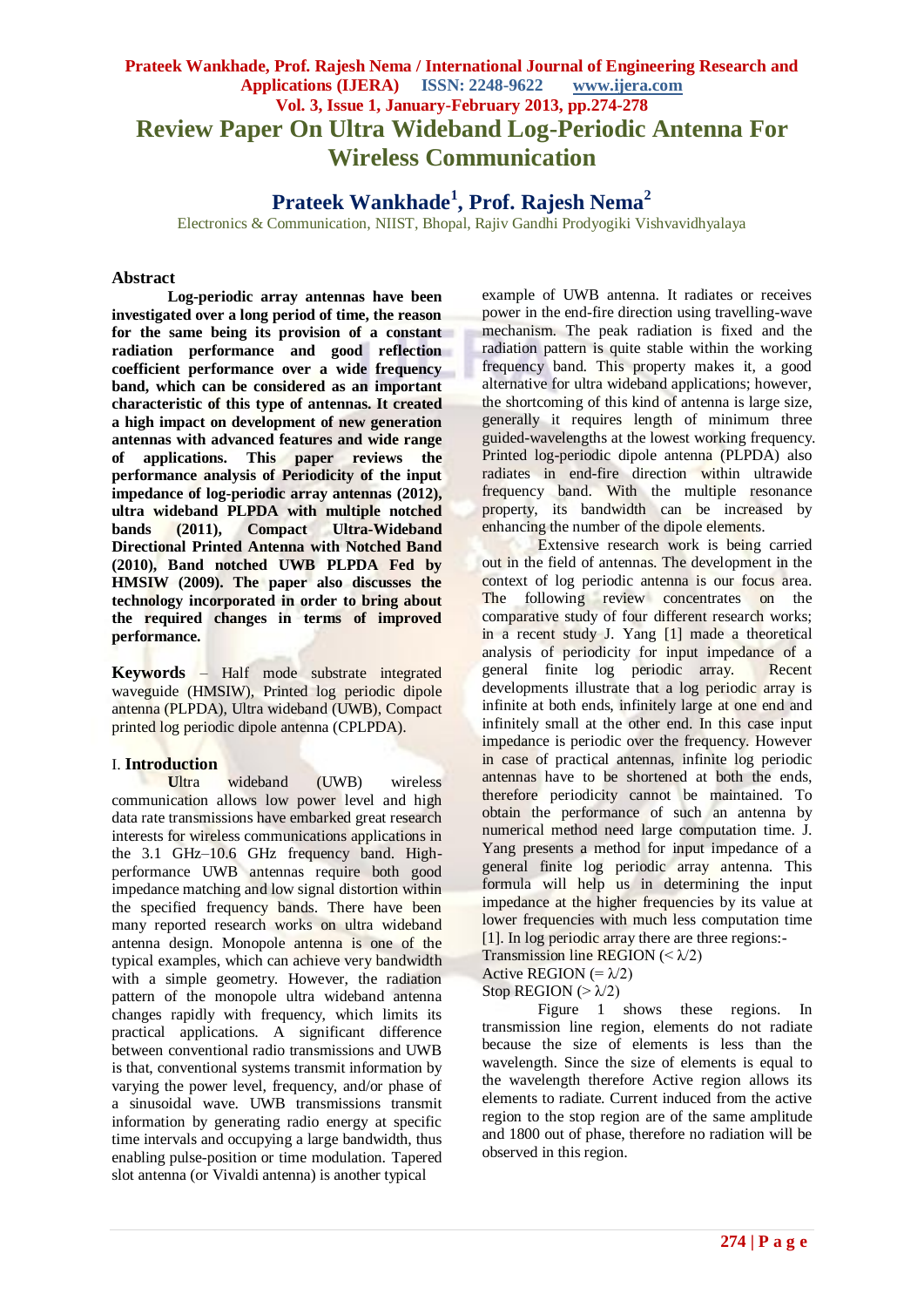J. Yang [1] proposed a new periodicity theorem:-

$$
Zin (f) = T^{(n)}(f, k) \ominus Zin (f/k^n)
$$

Where,

$$
T^{(n)}(f, k) = \begin{bmatrix} A^{(n)} & B^{(n)} \\ C^{(n)} & D^{(n)} \end{bmatrix} = \prod_{i=0}^{n-1} T_1(f/k^{n-i})
$$

Operation ⊖ means that,

T<sup>(n)</sup> (f, k) 
$$
\ominus
$$
 Zin (f/k<sup>n</sup>) =  $\frac{B^{(n)} * z_{in}(f_{k}) - B^{(n)}}{A^{(n)} - C^{(n)} * z_{in}(f_{k})}$ 

The new formula of periodicity theorem states that the input impedance of an LPA at a high frequency can be calculated by its value at a low frequency and the ABCD matrix of the first element over a band from the lower frequency to the higher frequency. J. Yang [1] demonstrates the improvised performance of an eleven element antenna a by new periodicity theorem in figure 2.

In UWB PLPDAs with multiple notched bands [2]-[4], a section of HMSIW was integrated into the proposed antenna as an ultra-wideband balun in the feeding network and a reflector for the printed dipole array. The proposed PLPDAs with single and multiple notched bands were implemented simply by etching U-shaped slots on the antenna. Unlike the monopole antennas, the proposed PLPDAs radiate power in the end-fire direction. Stable radiation patterns are experimentally confirmed within the whole working frequency bands [2]. Chao Yu et al. [2] present the design structure of the PLPDA with a single notch, which gives the better understanding of the current distribution.



Fig. 3 Simulated current density distributions Of the PLPDA at different frequencies.(a) Notched frequency (5.8 GHz). (b) Working frequency (4.5 GHz).



Fig. 1 Block diagram presentation of a general Nelement cascaded LPA.



Fig.2. Feeding network of the 1–10 GHz Eleven feed modelled in CST MWS, which includes the first two non-log-periodic dipoles



Fig.4 Simulated frequency response of VSWR of the PLPDA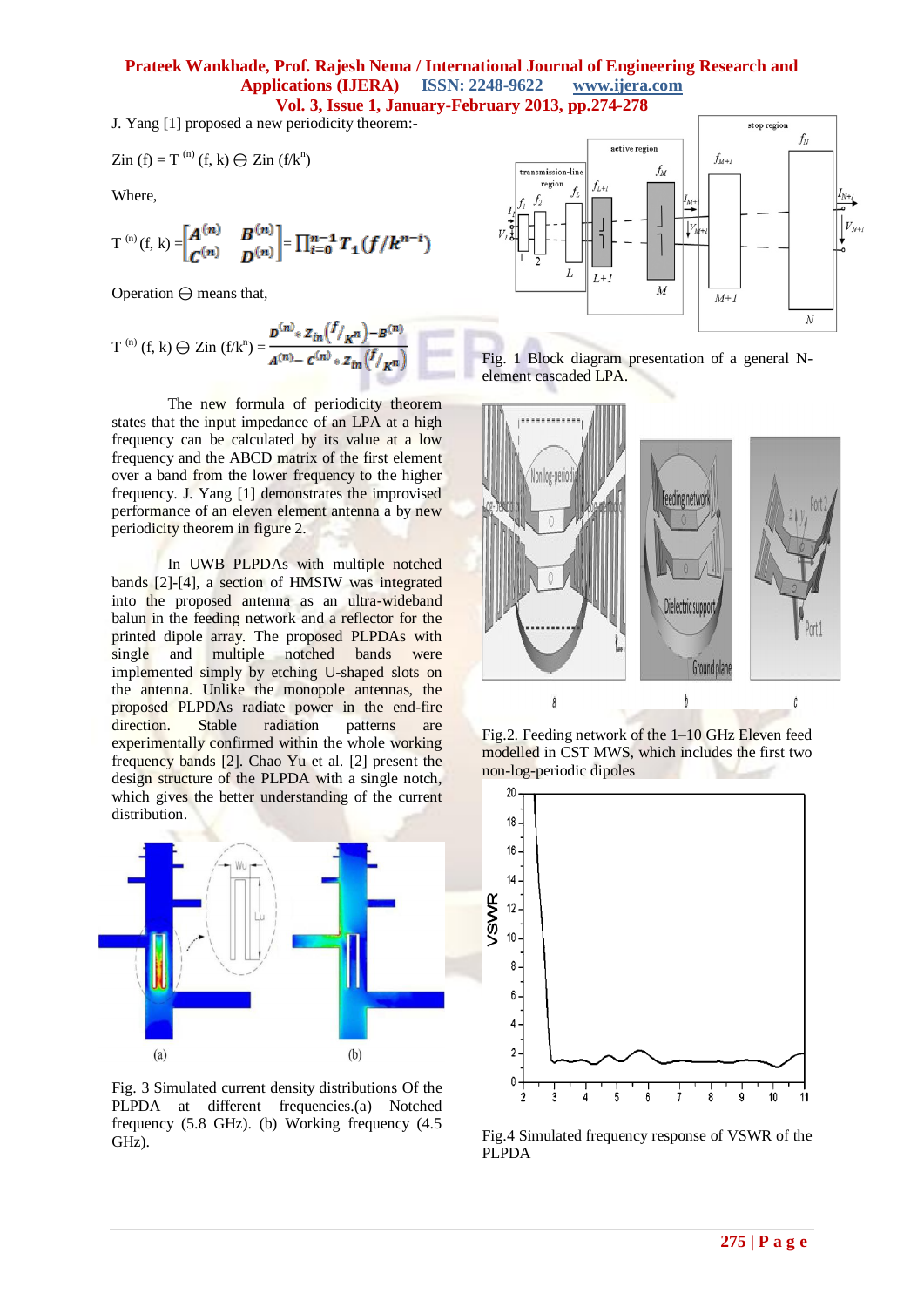U shaped slot introduced into the PLPDA. Notched frequency is 5.8 GHz and the working frequency is 4.5 GHz [2]. This shows the filter characteristics at the notched frequency 5.8 GHz. At this frequency most of the current distribution will be concentrated across the U shaped slot. Therefore no radiation will be observed. This characteristic will be very helpful in reducing the interference from the other systems which are also working in ultra wideband.

Further Chao Yu et al. [2] have introduced multiple notched bands into PLPDA, up to 4 notch bands have been introduced and corresponding performance of the antenna also demonstrated. Band notched properties are achieved with VSWR less than 2.

In the figure 6, we have depicted the filter characteristics with reference to varying number of notches into the PLPDA.



Fig. 5. Photographs of the fabricated PLPDAs with 1, 2, 3, and 4 U-shaped slots.



Fig. 6. Comparative analyses of Single Notch, Double Notch, Three Notch and Four Notch Multiple notch implementations reduce the interference with the existing systems and allow us to make transmission without interfering with other

systems. It is clear that we achieve maximum gain,

more than i.e. 9 dB with minimum return loss i.e.-18 dB in single notch case. With these properties designed antenna would be much better but with multiple notch systems we can also get nearly good gain and less return loss and also multiple stop band characteristics can be implemented.

A compact UWB PLPDA with a notched band is presented in [3].The layout of this antenna is shown in figure 7. A section of HMSIW is integrated into the proposed antenna as an ultra-wideband balun in the feeding network [2]-[4]. The size is reduced by folding the dipole arms and loading capacitive rectangular patches, and a notched band is generated by etching a U-shaped slot on the antenna. The antenna radiates power in the end-fire direction. Stable radiation patterns are confirmed within the whole working frequency band. [3].



Fig. 7. Layout of the proposed antenna. (a) Top layer. (b) Bottom layer.

A compact printed log-periodic dipole antenna (CPLPDA) with single notched band is proposed for ultra-wideband (UWB) applications. The folded dipole technique is used in designing of the antenna which reduces the width of the largest dipole and capacitive rectangular patches are loaded at the end of the arms for further reducing the size [3]. A notched band is generated by introducing a U shaped slot into the CPLPDA [2]-[3]. The impedance bandwidth with VSWR less than 2 is from 3.1GHz to 10.6 GHz. Graph shows frequency response of the antenna, it covers 3.1 GHz to 10 GHz band. The value of VSWR is less than 2 except at the notched frequency band i.e.5.6 GHz depicted in figure 8.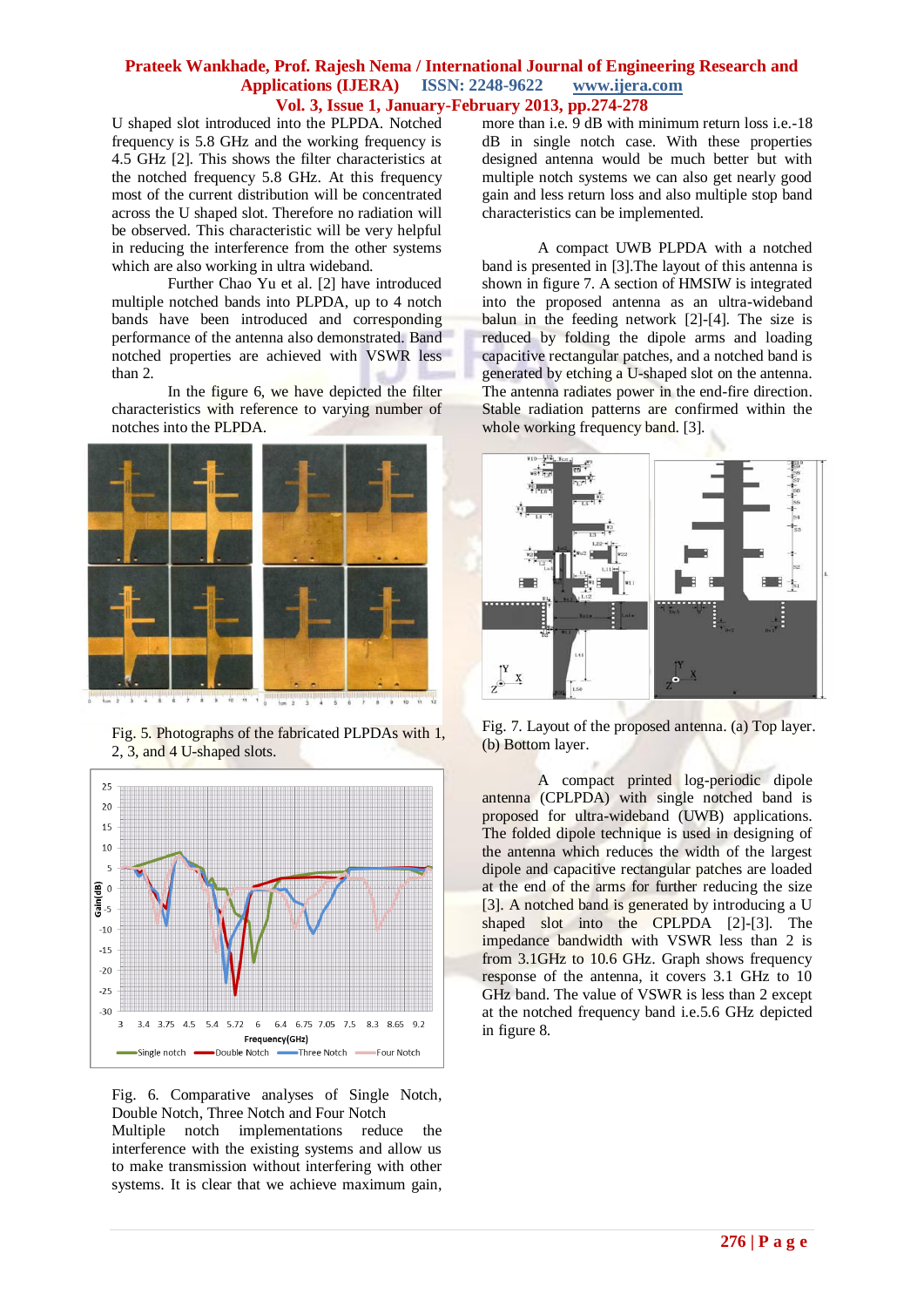

Fig. 8. Simulated and measured VSWR The radiation pattern of the Compact Ultra Wideband Directional Printed Antenna with Notched Band is in the end fire direction and the average gain of the antenna is 7 dB.

A new band-notched UWB antenna in the category of directional antenna was successfully developed by Chao Yu et al. [4]. Antenna introduces the HMSIW as the feeding system [2]-[4]. With the advantages of HMSIW and PLPDA, the antenna can easily earn mass production with a low cost. By combining the L-shape slot with the proposed UWB antenna, the narrow notch band near 5.5GHz can be created to avoid interferences from other narrowband communication systems in 3.1 GHz to 10.6 GHz frequency band [4].

The antenna is fabricated on Rogers RT/Duroid 5880 substrate [2]-[4].Figure 9 shows the corresponding configuration. The proposed antenna in has dielectric constant  $\varepsilon_r = 2.2$ , loss tangent tan  $\delta$ =0.0009, and thickness h=1.5748mm. Log-periodic dipole antenna design is found and the scale factor  $\tau$ =0.61 and spacing factor  $\sigma$ =0.155 are chosen in [2]-[4], which indicates that the number of dipole elements should be 10.



Fig. 9. The configuration of the antenna



Fig. 10. Measured and Simulated VSWR



Fig. 11. Measured and simulated gain

Figure 10 and 11 shows that VSWR is less than 2 in the 3.1 GHz to 10.6 GHz frequency band except 5.25 GHz to 6.2 GHz at the notched frequency band and the average gain is 7 dB with -4 dB return loss corresponding to notch frequency. Antenna with L shaped slot indicates good directivity and proves it a good alternative for the category of directional antennas.

#### II. **Conclusion**

This review provides an insight in determining the performance of the large LPA antenna. The input impedance at the higher frequencies can be determined with much less